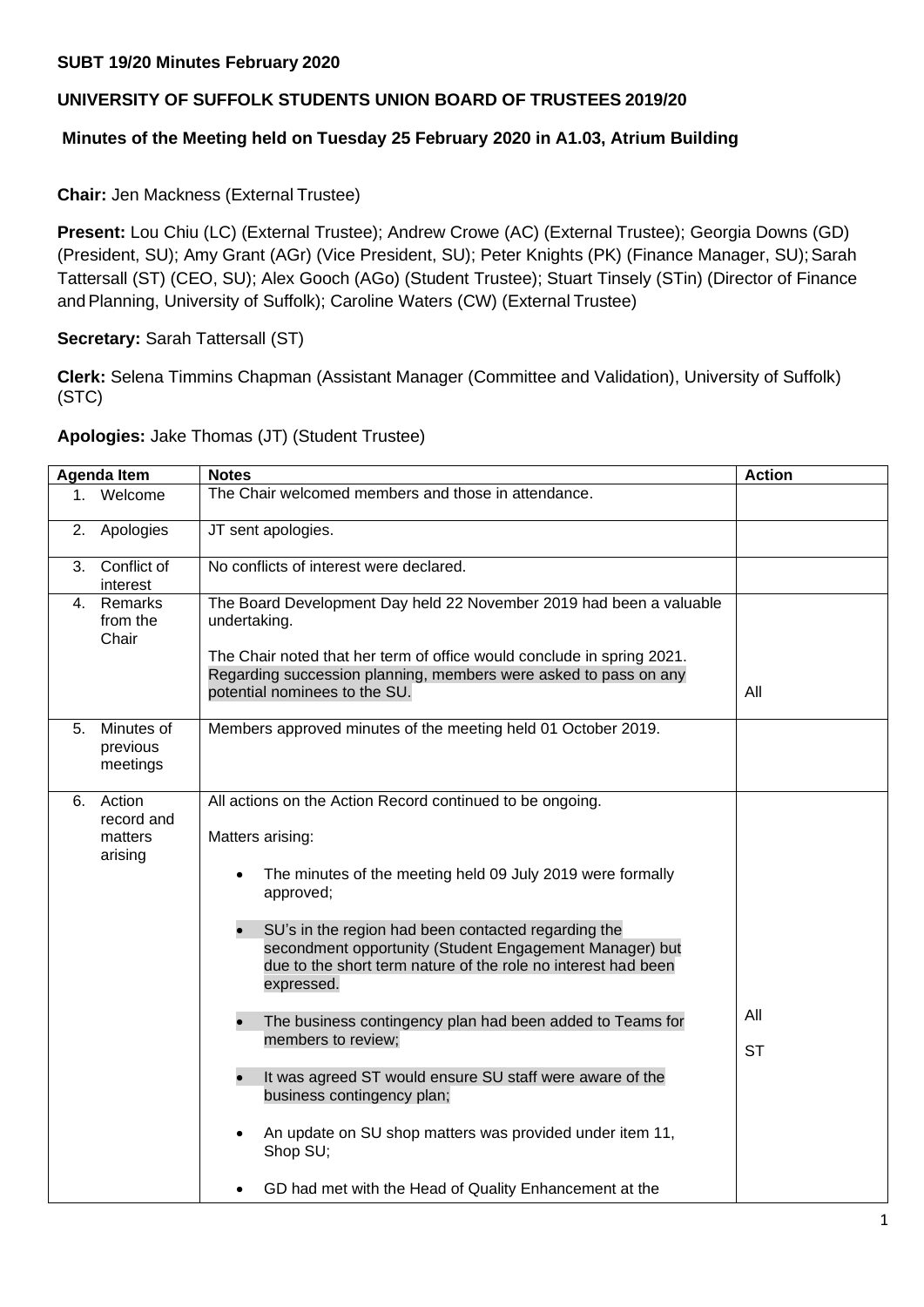|                           | University and confirmed that the goal of three-week<br>turnaround for student feedback would be monitored by the<br>Centre for Excellence in Learning and Teaching (CELT);                                                                                                                            |           |
|---------------------------|--------------------------------------------------------------------------------------------------------------------------------------------------------------------------------------------------------------------------------------------------------------------------------------------------------|-----------|
|                           | AG had further explored the issue of affordable student<br>accommodation laundry facilities and had determined firstly,<br>that this was not a student priority at this time and secondly,<br>that there was not much scope for positive change;                                                       |           |
|                           | ST had provided Freshers' Fair feedback to the Student<br>٠<br>Experience Group (SEG);                                                                                                                                                                                                                 |           |
|                           | An update on staffing was provided under item 7, CEO report;                                                                                                                                                                                                                                           |           |
|                           | Further guidance about the obligations of charitable and<br>commercial operations (relating to the Board Development<br>Day) was available on Teams and an update was also<br>provided under item 11, Shop SU;                                                                                         |           |
|                           | The process of requesting additional block funding to support<br>LSC and GBS students was underway;                                                                                                                                                                                                    |           |
|                           | STin reported that no new UK-based partnerships similar to<br>LSC and GBS were currently planned.                                                                                                                                                                                                      |           |
| 7.<br>CEO report          | The following updates were provided:                                                                                                                                                                                                                                                                   |           |
|                           | NSS scores in student-led areas were not as good as had been<br>expected and the SU would look at how it could further support<br>student leadership;                                                                                                                                                  |           |
|                           | The University was working with partner institutions to raise<br>awareness around responsibilities related to NSS;                                                                                                                                                                                     |           |
|                           | The Student Engagement Manager had formally resigned;                                                                                                                                                                                                                                                  |           |
|                           | The newly appointed Student Representation Co-ordinator was<br>doing well in the role;                                                                                                                                                                                                                 |           |
|                           | Completion of strategic aims was on target;                                                                                                                                                                                                                                                            |           |
|                           | Work on strategic aims from 2020 was underway;                                                                                                                                                                                                                                                         |           |
|                           | Promoting the nomination of Officer roles for 2020-21 was a<br>priority.                                                                                                                                                                                                                               |           |
|                           | Following routine updates, members discussed the repercussions of the<br>resignation of the Student Engagement Manager. ST reported that day-to-<br>day business was achievable but that there was a need to ensure the<br>revised structure allowed opportunity for strategic planning. ST would look |           |
|                           | at the re-distribution of line management opportunities and would present<br>the updated outline structure to the May 2020 Board of Trustees meeting.                                                                                                                                                  | <b>ST</b> |
| Executive<br>8.<br>report | The following general updates were provided:                                                                                                                                                                                                                                                           |           |
|                           | Freshers' Fair had been well attended although efforts to<br>encourage mature students and students with caring                                                                                                                                                                                        |           |
|                           | responsibilities had not been as successful as was hoped;                                                                                                                                                                                                                                              |           |
|                           | Whilst the Self Care Fair had not been as well attended as was<br>hoped, it had nonetheless been good a experience in hosting                                                                                                                                                                          |           |
|                           | an event at the SU social space;                                                                                                                                                                                                                                                                       |           |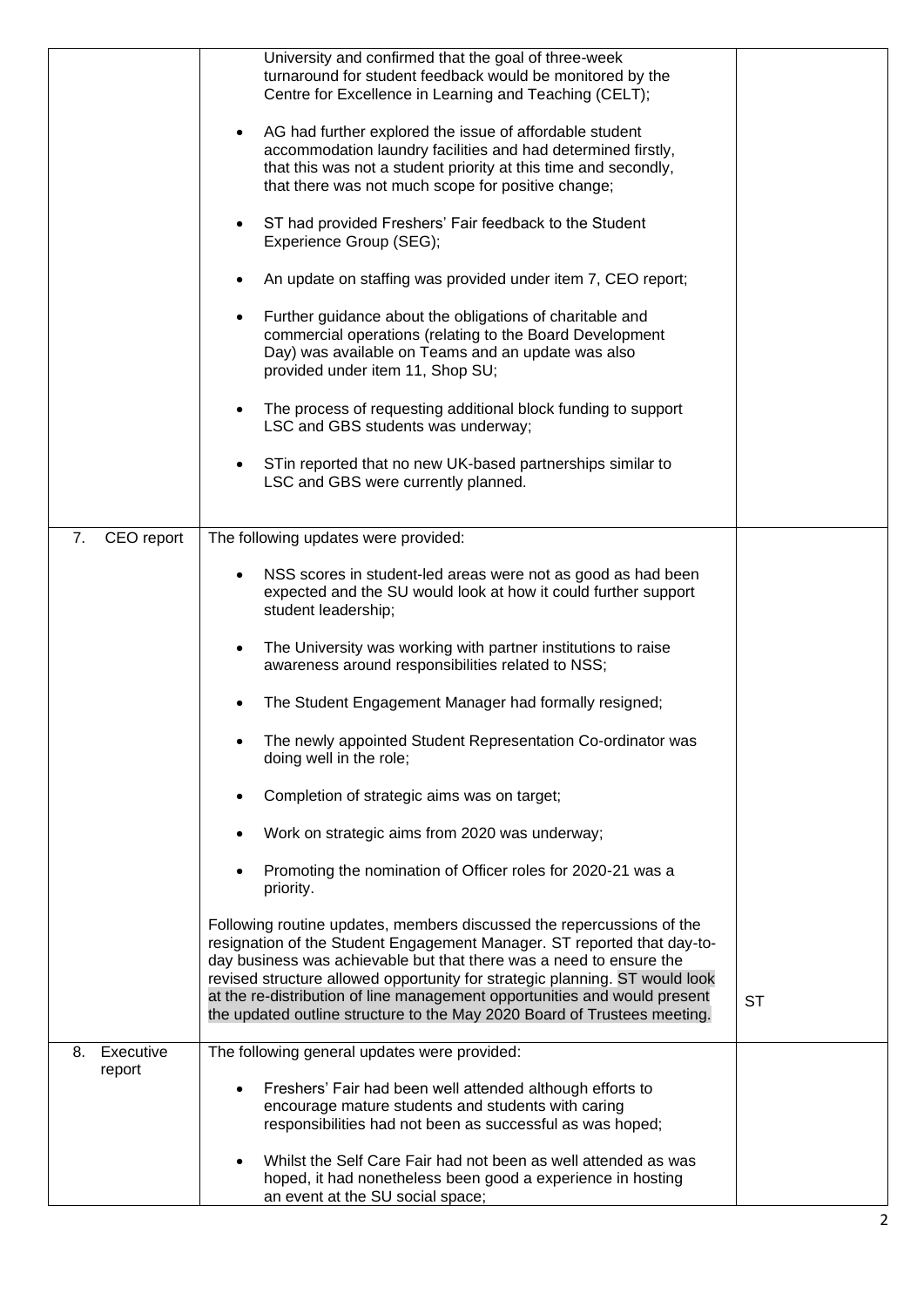|                                           | Preparations were underway for the 2019-20 Summer Ball.                                                                                                                                                                                                                                                                                                                                                                                                                                                                                                                                                                                                                 |     |
|-------------------------------------------|-------------------------------------------------------------------------------------------------------------------------------------------------------------------------------------------------------------------------------------------------------------------------------------------------------------------------------------------------------------------------------------------------------------------------------------------------------------------------------------------------------------------------------------------------------------------------------------------------------------------------------------------------------------------------|-----|
|                                           | The following presidential campaign updates were provided:                                                                                                                                                                                                                                                                                                                                                                                                                                                                                                                                                                                                              |     |
|                                           | The Random Acts of Kindness project had been<br>$\bullet$<br>successful and would be re-branded in the hope that<br>additional funding for a similar project could be secured;                                                                                                                                                                                                                                                                                                                                                                                                                                                                                          |     |
|                                           | The profile of SOFIA, the online feedback tool, was increasing<br>$\bullet$<br>with feedback growing month on month                                                                                                                                                                                                                                                                                                                                                                                                                                                                                                                                                     |     |
|                                           | Officers were looking at ways to increase course representative<br>engagement.                                                                                                                                                                                                                                                                                                                                                                                                                                                                                                                                                                                          |     |
|                                           | The following vice-presidential campaign updates were provided:                                                                                                                                                                                                                                                                                                                                                                                                                                                                                                                                                                                                         |     |
|                                           | AG would look at ways to help Liberation Officers engage<br>with their represented members;                                                                                                                                                                                                                                                                                                                                                                                                                                                                                                                                                                             | AGr |
|                                           | The Suffolk Wellbeing Ambassadors scheme was underway;<br>$\bullet$                                                                                                                                                                                                                                                                                                                                                                                                                                                                                                                                                                                                     |     |
|                                           | Consultation with staff and students had been undertaken with<br>$\bullet$<br>the aim of progressing the launch of the SilverCloud mental<br>health app.                                                                                                                                                                                                                                                                                                                                                                                                                                                                                                                |     |
|                                           | The Board was pleased with the progress made on the presidential and<br>vice-presidential campaigns and encouraged GD and AGr, when<br>handing over to new Officers, to communicate how success cloud be<br>measured in terms of campaigns and events.                                                                                                                                                                                                                                                                                                                                                                                                                  |     |
| 9. Management<br>AC Jan20                 | PK reported a larger than expected operational surplus, £60,000, at the end<br>of January 2020. The increase was due to successful bids, marketing<br>department income, wages that did not need to be paid (i.e. for roles where<br>no one was in post) and lower than expected printing/ marketing costs. It<br>was expected that the surplus would be spent in due course, for example<br>on staff training and other planned expenses. PK believed that the SU<br>would converge to budget during the second half of the fiscal year.                                                                                                                               |     |
| 10. Approval<br>of<br>Accounts<br>2018-19 | PK noted that the auditor had queried the need for a distinction between<br>restricted and unrestricted reserves and had recommended all reserves be<br>transferred to unrestricted. Members approved this proposal.                                                                                                                                                                                                                                                                                                                                                                                                                                                    |     |
|                                           | The Chair, ST, and PK had reviewed the accounts with the auditor and<br>were satisfied. It was noted that the SU shop did not show trading yet and<br>was therefore not included. Members approved the accounts for SUSL and<br>the SU.                                                                                                                                                                                                                                                                                                                                                                                                                                 |     |
| 11. Shop SU                               | Members discussed the sustainability of the SU shop. Whilst the shop had<br>been well-received, it was generating a loss. It was not feasible to raise<br>prices therefore the SU proposed changes to the student front of house job<br>roles and funding to ensure short-term viability of the shop. Members<br>agreed to the two points proposed by the SU and were satisfied that this<br>decision was justifiable due to the amount of SU administrative work<br>undertaken in these roles. It was noted that whilst the impact of the<br>proposal had not yet been included in year-end figures, it was not expected<br>to be detrimental to the SU's other plans. |     |
|                                           | It was agreed that a full review of the shop's viability would be undertaken<br>in December 2021.                                                                                                                                                                                                                                                                                                                                                                                                                                                                                                                                                                       |     |
|                                           | Members then discussed other potential solutions. Positive items of note<br>included the following:                                                                                                                                                                                                                                                                                                                                                                                                                                                                                                                                                                     |     |